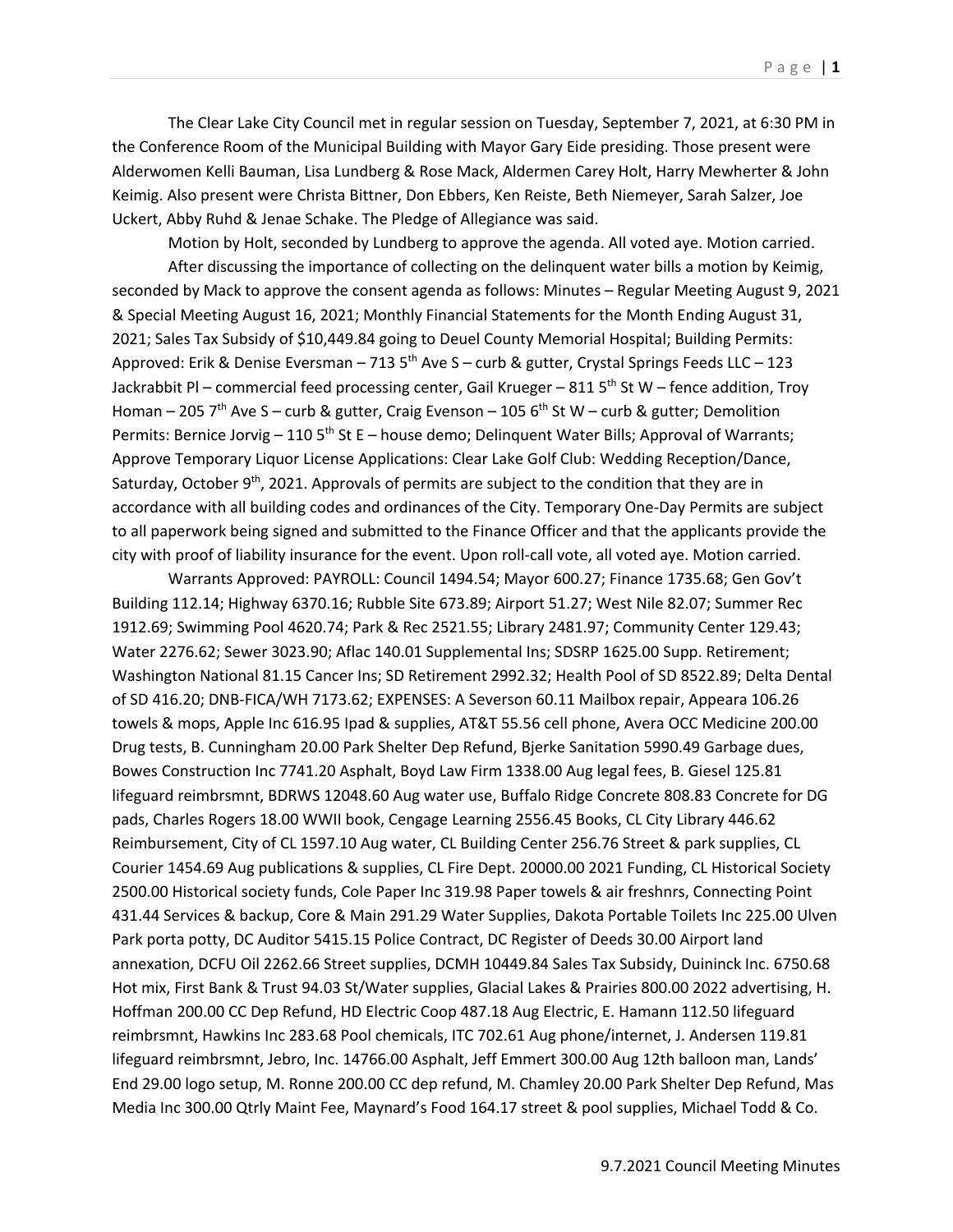162.37 Lute rake, Milbank Winwater Works 453.78 water supplies, Northwestern Energy 702.77 Aug nat gas, Ottertail Power Co 3280.02 Aug power, Pomp's Tire Service 853.68 tire repair, SD Dept. of Health 15.00 pool sample, Ramkota Hotel 611.94 WW Training hotel, Riverside Technologies Inc 597.00 Library printer supplies, S. Ronne 62.50 lifeguard reimbrsmnt, Scott Engineering Co. 1828.75 Curb & gutter surveying, SD State Treasurer (SD DOR) 802.79 Aug Sales Tax, Steve Rhody Services 38.00 window washing, The Library Store Inc. 91.01 Library books, US Bank 6837.30 water loan payment, USDA 6107.00 USDA loan payment, V. Preheim 112.50 Lifeguard Reimbrsmnt, Van Diest Supply Company 793.00 West Nile Chemicals.

No one appeared for public voice.

Beth Niemeyer, with Banner Associates, was present to discuss the proposed layout for 9 lots at the new industrial park at the former airport site.

The Second Reading of Ordinance No. 608, 2022 Appropriations Ordinance, was completed. Prior increases were made to the Economic Development fund due to the reduced sales tax money going to the hospital in 2022. Motion by Mack, seconded by Keimig to approve Ord. No. 608. Upon rollcall vote all voted aye. Motion carried.

The Second Reading of Ordinance No. 609, Cannabis Dispensaries, was completed. It was decided to change hours of operations to 9-5 on Monday through Friday. Motion by Lundberg, seconded by Mewherter to approve and adopt Ord. No. 609. Upon roll-call vote all voted aye. Motion carried.

The Second Reading of Ordinance No. 610, Cannabis Licenses, was completed. Motion by Holt, seconded by Lundberg to approve Ord. No. 610. Upon roll-call vote all voted aye. Motion carried.

Motion by Holt, seconded by Mewherter to convene as the Board of Adjustment. All voted aye. Motion carried.

A public hearing was held for adding the cannabis dispensary as a permitted use in the C-1 General Commercial District. No one appeared to contest.

Resolution 2021-9 suggesting the approval of the zoning addition was read. Motion by Mewherter, seconded by Keimig to approve. Upon roll-call vote, all voted aye. Motion carried.

Motion by Lundberg, seconded by Mack to adjourn as the Board of Adjustment and reconvene as Regular Council. All voted aye. Motion carried.

Abby Ruhd and Jenae Schake came in to the council meeting to let them know of the New Hope for Cancer 5K run/walk planned for Saturday, October 2<sup>nd</sup>, there will not be any street closures for the event and the council showed support for the run/walk.

Resolution 2021-10 transferring any interest of the tennis court area over to the school was read. Motion by Keimig, seconded by Bauman to approve. Upon roll-call vote, all voted aye. Motion carried.

Motion by Holt, seconded by Mewherter to approve the Mayor and Finance Officer to sign the Quit Claim Deed over to the school on the tennis court property. Upon roll-call vote, all voted aye. Motion carried.

Motion by Holt, seconded by Lundberg to approve Jaden Martinell as a part-time library assistant, being paid \$10.00/hr. Upon roll-call vote, all voted aye. Motion carried.

Motion by Keimig, seconded by Holt to approve Darla Barkve as a temporary employee for the finance office for a few hours a week, being paid \$15.00/hr. Upon roll-call vote, all voted aye. Motion carried.